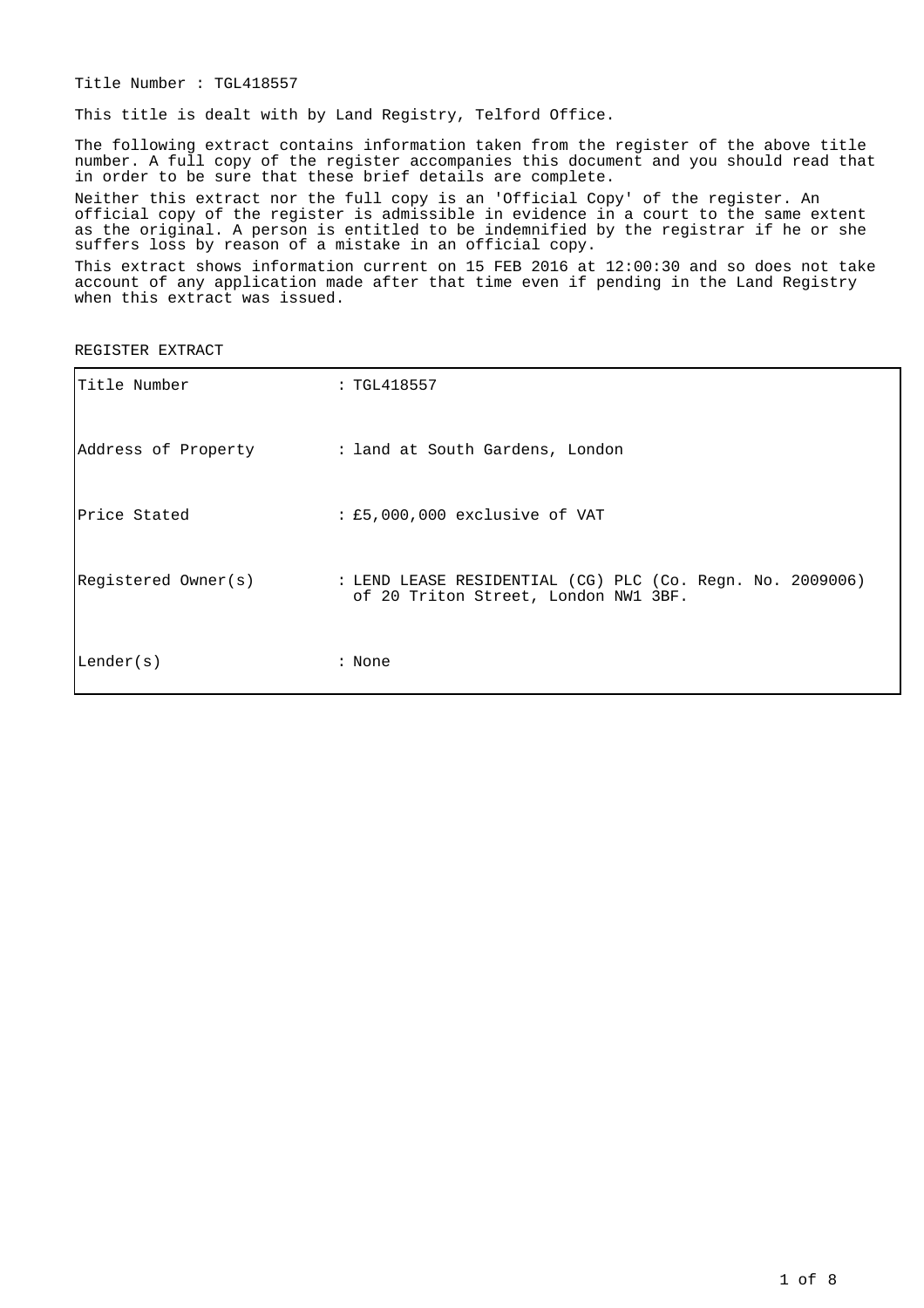### Title number TGL418557

This is a copy of the register of the title number set out immediately below, showing the entries in the register on 15 FEB 2016 at 12:00:30. This copy does not take account of any application made after that time even if still pending in the Land Registry when this copy was issued.

This copy is not an 'Official Copy' of the register. An official copy of the register is admissible in evidence in a court to the same extent as the original. A person is entitled to be indemnified by the registrar if he or she suffers loss by reason of a mistake in an official copy. If you want to obtain an official copy, the Land Registry web site explains how to do this.

# A: Property Register

This register describes the land and estate comprised in the title. Except as mentioned below, the title includes any legal easements granted by the registered lease but is subject to any rights that it reserves, so far as those easements and rights exist and benefit or affect the registered land.

**SOUTHWARK** 

|   | (02.03.2015) The Leasehold land demised by the lease referred to below<br>which lies within the area shown edged with red on the plan of the<br>above Title filed at the Registry and being land at South Gardens,<br>London. |
|---|-------------------------------------------------------------------------------------------------------------------------------------------------------------------------------------------------------------------------------|
| 2 | $(02.03.2015)$ Short particulars of the lease(s) (or under-lease(s))<br>under which the land is held:<br>Date : 3 February 2015                                                                                               |

| Term    | : 253 years from and including 3 February 2015 |  |
|---------|------------------------------------------------|--|
| Parties | : (1) Lend Lease (Elephant & Castle) Limited   |  |
|         | (2) Lend Lease Residential (CG) PLC            |  |

- 3 (02.03.2015) The Lease prohibits or restricts alienation.
- 4 (02.03.2015) The title includes any legal easements referred to in clause LR11.1 of the registered lease but is subject to any rights that are granted or reserved by the lease and affect the registered land.

NOTE: The rights granted in the lease are included in the title only so far as the landlord had the power to grant the same.

- 5 (02.03.2015) The registrar has not seen any consent to the grant of this sub-lease that the superior lease, out of which it was granted, may have required.
- 6 (02.03.2015) The landlord's title is registered.

# B: Proprietorship Register

This register specifies the class of title and identifies the owner. It contains any entries that affect the right of disposal.

### Title absolute

- 1 (02.03.2015) PROPRIETOR: LEND LEASE RESIDENTIAL (CG) PLC (Co. Regn. No. 2009006) of 20 Triton Street, London NW1 3BF.
- 2 (02.03.2015) The price, other than rents, stated to have been paid on the grant of the lease was £5,000,000 exclusive of VAT.

# C: Charges Register

This register contains any charges and other matters that affect the land.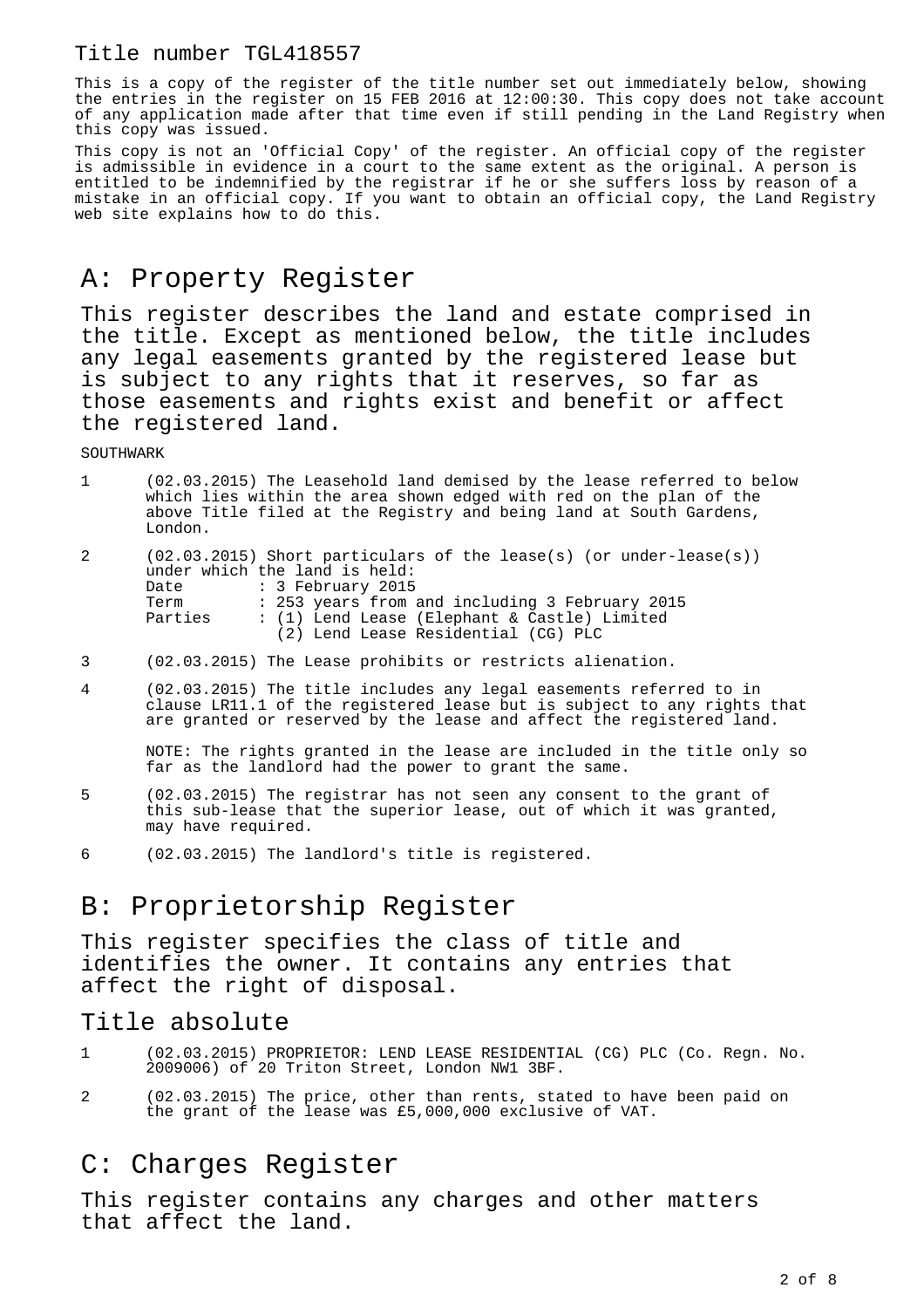#### Title number TGL418557

- 1 (02.03.2015) The land is subject to rights of drainage and rights in respect of the supply of water, gas, electricity and other services granted by transfers of the parts edged and numbered green on the title plan.
- 2 (02.03.2015) UNILATERAL NOTICE in respect of a Regeneration Agreement dated 23 July 2010 made between (1) The Mayor and Burgesses of the London Borough of Southwark and (2) Lend Lease (Elephant & Castle) Limited.
- 3 (02.03.2015) BENEFICIARY: Lend Lease (Elephant & Castle) Limited (Co. Regn. No. 7196467) of 142 Northolt Road, Harrow, Middlesex HA2 0EE.
- 4 (02.03.2015) UNILATERAL NOTICE in respect of an Agreement dated 27 March 2013 made between (1) The Mayor and Burgesses of the London Borough of Southwark (2) Lend Lease (Elephant & Castle) Limited (3) Transport for London and (4) Lend Lease Europe Holdings Limited pursuant to section 106 of the Town and Country Planning Act 1990 containing provisions relating to the development of the Property.
- 5 (02.03.2015) BENEFICIARY: Lend Lease (Elephant & Castle) Limited of 20 Triton Street, Regent's Place, London NW1 3BF.
- 6 (02.03.2015) UNILATERAL NOTICE in respect of a Deed of Variation dated 20 May 2013 made between (1) The Mayor and Burgesses of the London Borough of Southwark and (2) Lend Lease (Elephant & Castle) Limited supplemental to a Regeneration Agreement dated 23 July 2010 referred to above.
- 7 (02.03.2015) BENEFICIARY: Lend Lease (Elephant & Castle) Limited (Co. Regn. No. 07196467) of 20 Triton Street, Regent's Place, London, NW1 3BF.
- 8 (02.03.2015) UNILATERAL NOTICE in respect of a Deed of Variation dated 1 December 2014 made between (1) The Mayor and Burgesses of the London Borough of Southwark and (2) Lend Lease (Elephant & Castle) Limited.
- 9 (02.03.2015) BENEFICIARY: Lend Lease (Elephant & Castle) Limited of 20 Triton Street, Regent's Place, London NW1 3BF.
- 10 (02.03.2015) UNILATERAL NOTICE affecting Apartment No. H06.C2.05 South Gardens, Elephant Park in respect of a Contract for Lease dated 15 May 2014 made between (1) Lend Lease Residential GC Plc and (2) See Yee Wah and Chng Ambrosia Gerald.
- 11 (02.03.2015) BENEFICIARY: See Yee Wah and Chng Ambrosia Gerald care of 2 Tower Street, London WC2H 9NP.
- 12 (02.03.2015) UNILATERAL NOTICE affecting Apartment No. H06.D.02.07 South Gardens, Elephant Park in respect of a Contract for Lease dated 11 April 2014 made between (1) Lend Lease Residential GC Plc and Gan Jia Wei and Tay May Eng.
- 13 (02.03.2015) BENEFICIARY: Gan Jia Wei and Tay Mey Eng care of 2 Tower Street, London WC2H 9NP.
- 14 (02.03.2015) UNILATERAL NOTICE affecting Apartment No. H06.C.06.05 South Gardens, Elephant Park in respect of a Contract for Lease dated 17 April 2014 made between (1) Lend Lease Residential GC Plc and (2) Tey Hue See.
- 15 (02.03.2015) BENEFICIARY: Tey Hue See care of 2 Tower Street, London WC2H 9NP.
- 16 (02.03.2015) UNILATERAL NOTICE affecting Apartment No. H06.C.06.03 South Gardens, Elephant Park in respect of a Contract for Lease dated 11 April 2014 made between (1) Lend Lease Residential GC Plc and Nan Thant Thant Htwe and Myo Min Maung.
- 17 (02.03.2015) BENEFICIARY: Nan Thant Thant Htwe and Myo Min Maung care of 2 Tower Street, London WC2H 9NP.
- 18 (02.03.2015) UNILATERAL NOTICE affecting Apartment No. H06.C.06.02 South Gardens, Elephant Park in respect of a Contract for Lease dated 11 April 2014 made between (1) Lend Lease Residential GC Plc and (2) Ng Sze Yunn and Ng Sze Chie.
- 19 (02.03.2015) BENEFICIARY: Ng Sze Yunn and Ng Sze Chie care of 2 Tower Street, London WC2H 9NP.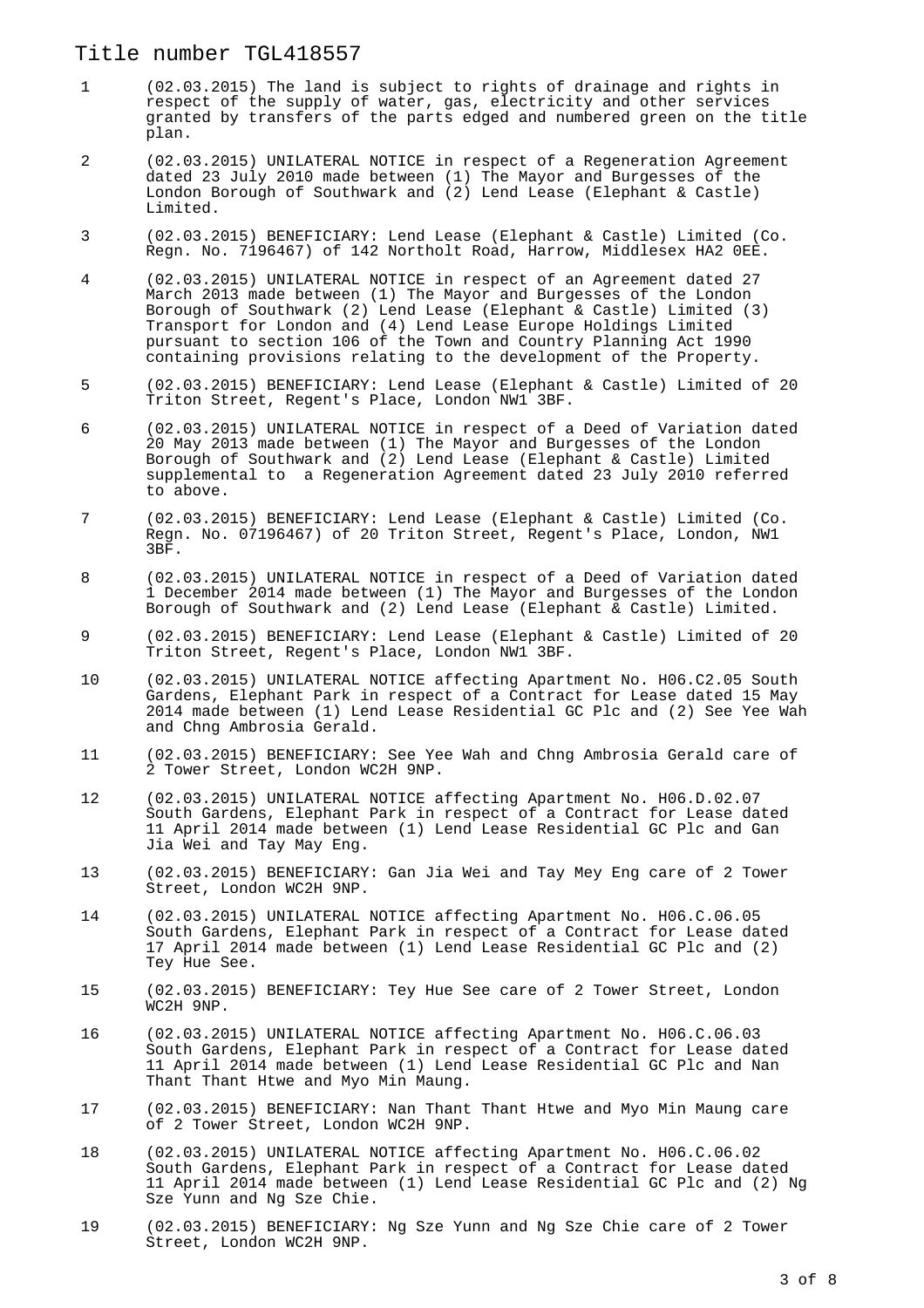- 20 (02.03.2015) UNILATERAL NOTICE affecting Apartment No. H06.C.05.01 South Gardens, Elephant Park in respect of a Contract for Lease dated 17 April 2014 made between (1) Lend Lease Residential GC Plc and (2) Yeo Li Hwei and Kok Peet Leong.
- 21 (02.03.2015) BENEFICIARY: Yeo Li Hwei and Kok Peet Leong care of 2 Tower Street, London WC2H 9NP.
- 22 (02.03.2015) UNILATERAL NOTICE affecting Apartment No. H06.D.03.03 South Gardens, Elephant Park in respect of a Contract for Lease dated 17 April 2014 made between (1) Lend Lease Residential GC Plc and (2) Yan Wing Tsuen Winson and Wong Shuk Fun Grace.
- 23 (02.03.2015) BENEFICIARY:Yan Wing Tsuen Winson and Wong Shuk Fun Grace care of 2 Tower Street, London WC2H 9NP.
- 24 (02.03.2015) UNILATERAL NOTICE affecting Apartment No. H06.D.03.02 South Gardens, Elephant Park in respect of a Contract for Lease dated 8 May 2014 made between (1) Lend Lease Residential GC Plc and (2) Chen Siak Chan.
- 25 (02.03.2015) BENEFICIARY: Chen Siak Chan care of 2 Tower Street, London WC2H 9NP.
- 26 (02.03.2015) UNILATERAL NOTICE affecting Apartment No. H06.D.03.01 South Gardens, Elephant Park in respect of a Contract for Lease dated 11 April 2014 made between (1) Lend Lease Residential GC Plc and (2) Ang Yan Khim Rosalind and Koh Geok Hwee.
- 27 (02.03.2015) BENEFICIARY: Ang Yan Khim Rosalind and Koh Geok Hwee care of 2 Tower Street, London WC2H 9NP.
- 28 (02.03.2015) UNILATERAL NOTICE affecting Apartment No.H06.D.05.06 South Gardens, Elephant Park in respect of a Contract for Lease dated 26 April 2014 made between (1) Lend Lease Residential GC Plc and (2) Lai Mei Po.
- 29 (02.03.2015) BENEFICIARY: Lai Mei Po care of 2 Tower Street, London, WC2H 9NP.
- 30 (02.03.2015) UNILATERAL NOTICE affecting Apartment No. H06.D.03.09 South Gardens, Elephant Park in respect of a Contract for Lease dated 8 May 2014 made between (1) Lend Lease Residential GC Plc and (2) Voon Ai Lee.
- 31 (02.03.2015) BENEFICIARY: Voon Ai Lee care of 2 Tower Street, London, WC2H 9NP.
- 32 (02.03.2015) UNILATERAL NOTICE affecting Apartment H06.D.03.08 South Gardens, Elephant Park in respect of a Contract for Lease dated 11 April 2014 made between (1) Lend Lease Residential GC Plc and (2) Desmond Yuk Kei Poon.
- 33 (02.03.2015) BENEFICIARY: Desmond Yuk Kei Poon care of 2 Tower Street, London WC2H 9NP.
- 34 (02.03.2015) UNILATERAL NOTICE affecting Apartment No. H06.D.06.02 South Gardens, Elephant Park in respect of a Contract for Lease dated 15 April 2014 made between (1) Lend Lease Residential GC Plc and (2) Lim Eng Kiat and Ng Pheck Wah.
- 35 (02.03.2015) BENEFICIARY: Lim Eng Kiat and Ng Pheck Wah care of 2 Tower Street, London WC2H 9NP.
- 36 (02.03.2015) UNILATERAL NOTICE affecting Apartment No. H06.D.06.01 in respect of a Contract for Lease dated 11 April 2014 made between (1) Lend Lease Residential GC Plc and (2) Lee Yen Miin and Anne Than Lee Kan.
- 37 (02.03.2015) BENEFICIARY: Lee Yen Miin and Anne Than Lee Kan care of 2 Tower Street, London WC2H 9NP.
- 38 (02.03.2015) UNILATERAL NOTICE affecting Apartment No. H06.D.06.03 South Gardens, Elephant Park in respect of a Contract for Lease dated 11 April 2014 made between (1) Lend Lease Residential GC Plc and (2) Shaun John Taylor.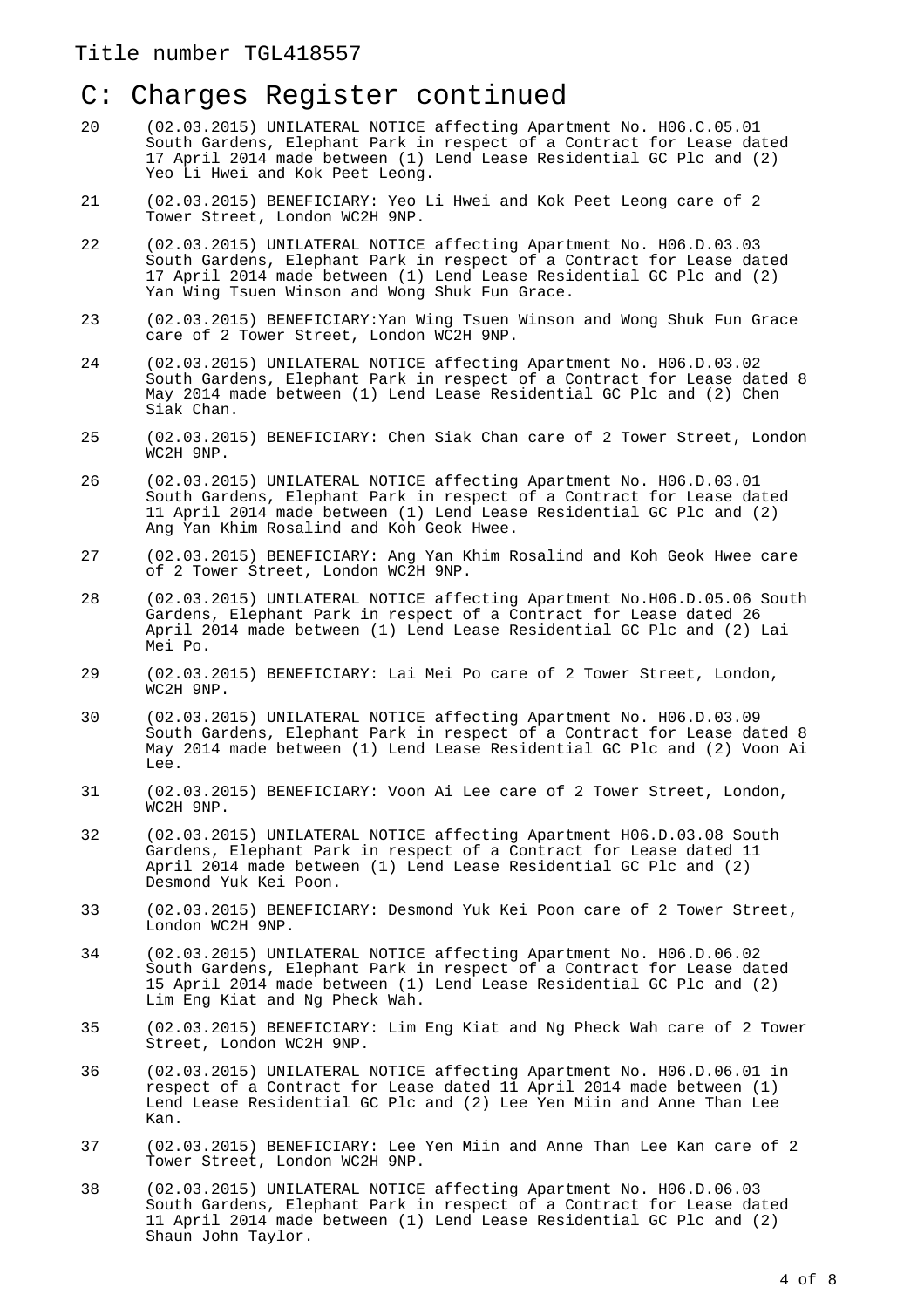#### Title number TGL418557

# C: Charges Register continued

- 39 (02.03.2015) BENEFICIARY: Shaun John Taylor care of 2 Tower Street, London WC2H 9NP.
- 40 (02.03.2015) UNILATERAL NOTICE affecting Apartment No. H06.D.03.04 South Gardens, Elephant Park in respect of a Contract for Lease dated 17 April 2014 made between (1) Lend Lease Residential GC Plc and (2) Tay Ek Ming.
- 41 (02.03.2015) BENEFICIARY: Tay Ek Ming care of 2 Tower Street, London WC2H 9NP.
- 42 (02.03.2015) UNILATERAL NOTICE affecting Apartment No. H06.D.05.08 South Gardens, Elephant Park in respect of a Contract for Lease dated 26 April 2014 made between (1) Lend Lease Residential GC Plc and (2) Wong Oi Sze.
- 43 (02.03.2015) BENEFICIARY: Wong Oi Sze care of 2 Tower Street, London WC2H 9NP.
- 44 (02.03.2015) UNILATERAL NOTICE affecting Apartment No. H06.D.06.08 South Gardens, Elephant Park in respect of Contract for Lease dated 8 May 2014 made between (1) Lend Lease Residential GC Plc and (2) Chen Siak Chan.
- 45 (02.03.2015) BENEFICIARY: Chen Siak Chan care of 2 Tower Street, London WC2H 9NP.
- 46 (02.03.2015) UNILATERAL NOTICE affecting Apartment No. H06.D.06.07 South Gardens, Elephant Park in respect of a Contract for Lease dated 8 May 2014 made between (1) Lend Lease Residential GC Plc and (2) Chen Siak Chan.
- 47 (02.03.2015) BENEFICIARY: Chen Siak Chan care of 2 Tower Street, London WC2H 9NP.
- 48 (02.03.2015) UNILATERAL NOTICE affecting Apartment No. H06.D.06.06 South Gardens, Elephant Park in respect of a Contract for Lease dated 26 April 2014 made between (1) Lend Lease Residential GC Plc and (2) Yan Fang and Chen Manting.
- 49 (02.03.2015) BENEFICIARY: Yan Fang and Chen Manting care of 2 Tower Street, London WC2H 9NP.
- 50 (02.03.2015) UNILATERAL NOTICE affecting Apartment No. H06.D.09.03 South Gardens, Elephant Park in respect of a Contract for Lease dated 11 April 2014 made between (1) Lend Lease Residential GC Plc and (2) On Chee Seng.
- 51 (02.03.2015) BENEFICIARY: On Chee Seng care of 2 Tower Street, London WC2H 9NP.
- 52 (02.03.2015) UNILATERAL NOTICE affecting Apartment No. H06.D.09.01 South Gardens, Elephant Park in respect of a Contract for Lease dated 17 April 2014 made between (1) Lend Lease Residential GC Plc and (2) Cheong Kim Leong.
- 53 (02.03.2015) BENEFICIARY: Cheong Kim Leong care of 2 Tower Street, London WC2H 9NP.
- 54 (02.03.2015) UNILATERAL NOTICE affecting Apartment No. H06.D.09.07 South Gardens, Elephant Park in respect of a Contract for Lease dated 11 April 2014 made between (1) Lend lease Residential GC Plc and (2) Virginia Lang Yuk Ping.
- 55 (02.03.2015) BENEFICIARY: Virginia Lang Yuk Ping care of 2 Tower Street, London WC2H 9NP.
- 56 (02.03.2015) UNILATERAL NOTICE affecting Apartment No. H06.D.09.08 South Gardens, Elephant Park in respect of a Contract for Lease dated 15 April 2014 made between (1) Lend Lease Residential GC Plc and (2) Mark Henry Gordon-James.
- 57 (02.03.2015) BENEFICIARY: Mark Henry Gordon-James care of 2 Tower Street, London WC2H 9NP.
- 58 (02.03.2015) UNILATERAL NOTICE affecting Apartment No. H06.E.00.02 South Gardens, Elephant Park in respect of a Contract for Lease dated 8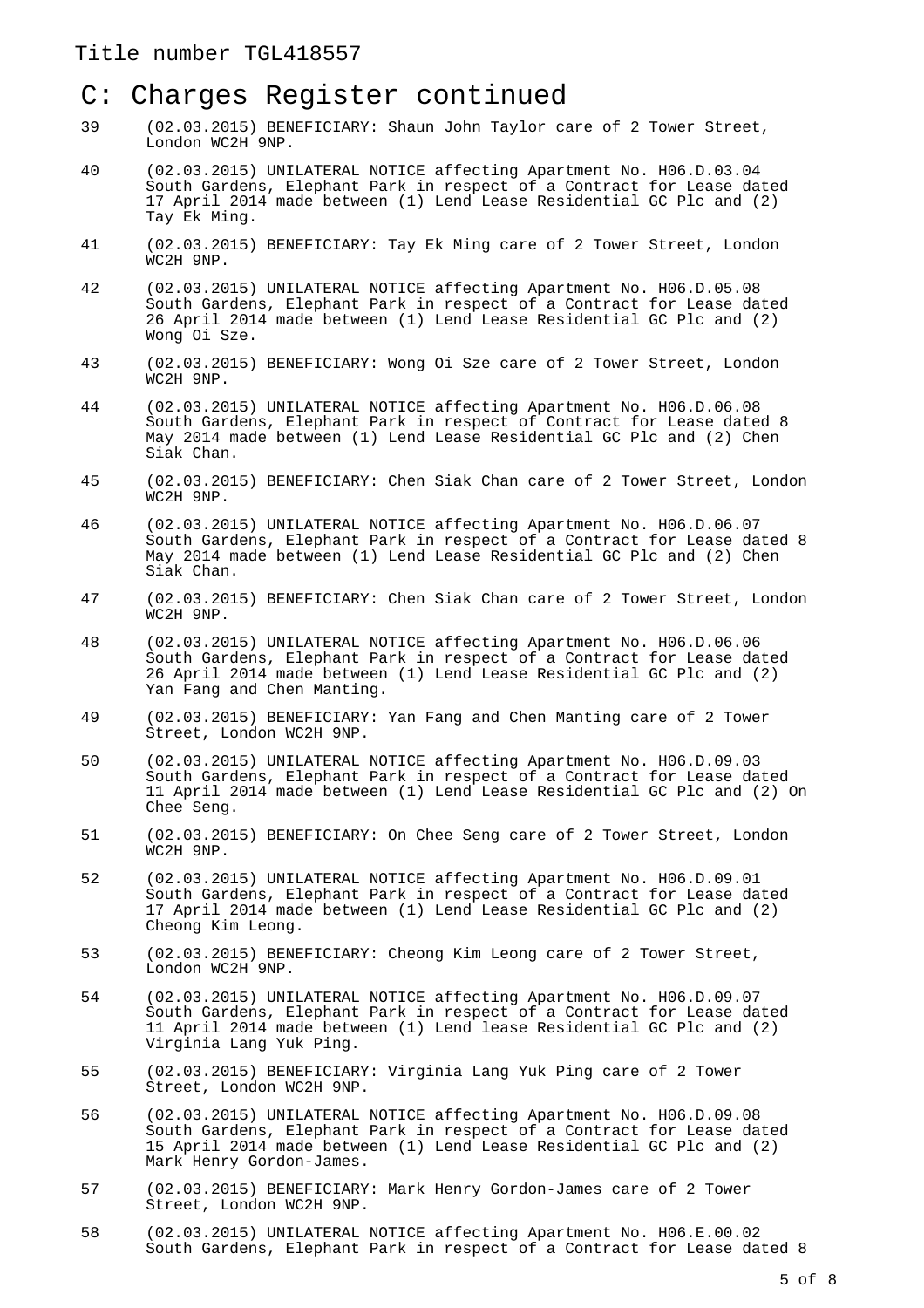May 2014 made between (1) Lend Lease Residential GC Plc and (2) Long Siew Kuen and Phoa Yong Seng Johnson.

- 59 (02.03.2015) BENEFICIARY: Long Siew Kuen and Phoa Yong Seng Johnson care of 2 Tower Street, London WC2H 9NP.
- 60 (02.03.2015) UNILATERAL NOTICE affecting Apartment No. H06.E.00.03 South Gardens, Elephant Park in respect of a Contract for Lease dated 11 April 2014 made between (1) Lend Lease Residential GC Plc and (2) Tan Kar Imm and Neo Joo Hai.
- 61 (02.03.2015) BENEFICIARY: Tan Kar Imm and Neo Joo Hai care of 2 Tower Street, London WC2H 9NP.
- 62 (02.03.2015) UNILATERAL NOTICE affecting Apartment No. H06.E.02.02 South Gardens, Elephant Park in respect of a Contract for Lease dated 17 April 2014 made between (1) Lend Lease Residential GC Plc and (2) Tey Hue See.
- 63 (02.03.2015) BENEFICIARY: Tey Hue See care of 2 Tower Street, London WC2H 9NP.
- 64 (02.03.2015) UNILATERAL NOTICE affecting Apartment No. H06.D.13.08 South Gardens, Elephant Park in respect of a Contract for Lease dated 4 June 2014 made between (1) Lend Lease Residential GC Plc and (2) Chan Kwok Bun and Cheng Pik Lam Agnes.
- 65 (02.03.2015) BENEFICIARY: Chan Kwok Bun and Cheng Pik Lam Agnes care of 2 Water Street, London WC2H 9NP.
- 66 (02.03.2015) UNILATERAL NOTICE affecting Apartment No. H06.D.13.02 South Gardens, Elephant Park in respect of a Contract for Lease dated 13 April 2014 made between (1) Lend Lease Residential GC Plc and (2) Cheng Shang Yi and Yan Kun.
- 67 (02.03.2015) BENEFICIARY: Cheng Shang Yi and Yan Kun care of 2 Tower Street, London WC2H 9NP.
- 68 (02.03.2015) UNILATERAL NOTICE affecting Apartment No. H06.D.13.01 South Gardens, Elephant Park in respect of a Contract for Lease dated 2 May 2014 made between (1) Lend Lease Residential GC Plc and (2) Lee Wing Kam Rowena Jackie.
- 69 (02.03.2015) BENEFICIARY: Lee Wing Kam Rowena Jackie care of 2 Tower Street, London WC2H 9NP.
- 70 (02.03.2015) UNILATERAL NOTICE affecting Apartment No. H06.E.03.05 South Gardens, Elephant Park in respect of a Contract for Lease dated 2 May 2014 made between (1) Lend lease Residential GC Plc and (2) Kwok Siu Shan and Ip Kam Yuen.
- 71 (02.03.2015) BENEFICIARY: Kwok Siu Shan and Ip Kam Yuen care of 2 Tower Street, London WC2H 9NP.
- 72 (02.03.2015) UNILATERAL NOTICE affecting Apartment No. H06.E.03.03 South Gardens, Elephant Park in respect of a Contract for Lease dated 13 May 2014 made between (1) Lend Lease Residential GC Plc and (2) Tay Ek Ming.
- 73 (02.03.2015) BENEFICIARY: Tay Ek Ming care of 2 Tower Street, WC2H 9NP.
- 74 (02.03.2015) UNILATERAL NOTICE affecting Apartment No. H06.E.03.01 South Gardens, Elephant Park in respect of a Contract for Lease dated 8 May 2014 made between (1) Lend Lease Residential GC Plc and (2) Chin Kai Yip and Zhou Min En.
- 75 (02.03.2015) BENEFICIARY: Chin Kai Yip and Zhou Min En care of 2 Tower Street, London WC2h 9NP.
- 76 (02.03.2015) UNILATERAL NOTICE affecting Apartment No. H06.E.2.05 South Gardens, Elephant Park in respect of a Contract for Lease dated 8 May 2014 made between (1) Lend Lease Residential GC Plc and (2) Lee Teng Chee and Gary Chen Wye Yuen.
- 77 (02.03.2015) BENEFICIARY: Lee Teng Chee and Gary Chen Wye Yuen care of 2 Tower Street, London WC2H 9NP.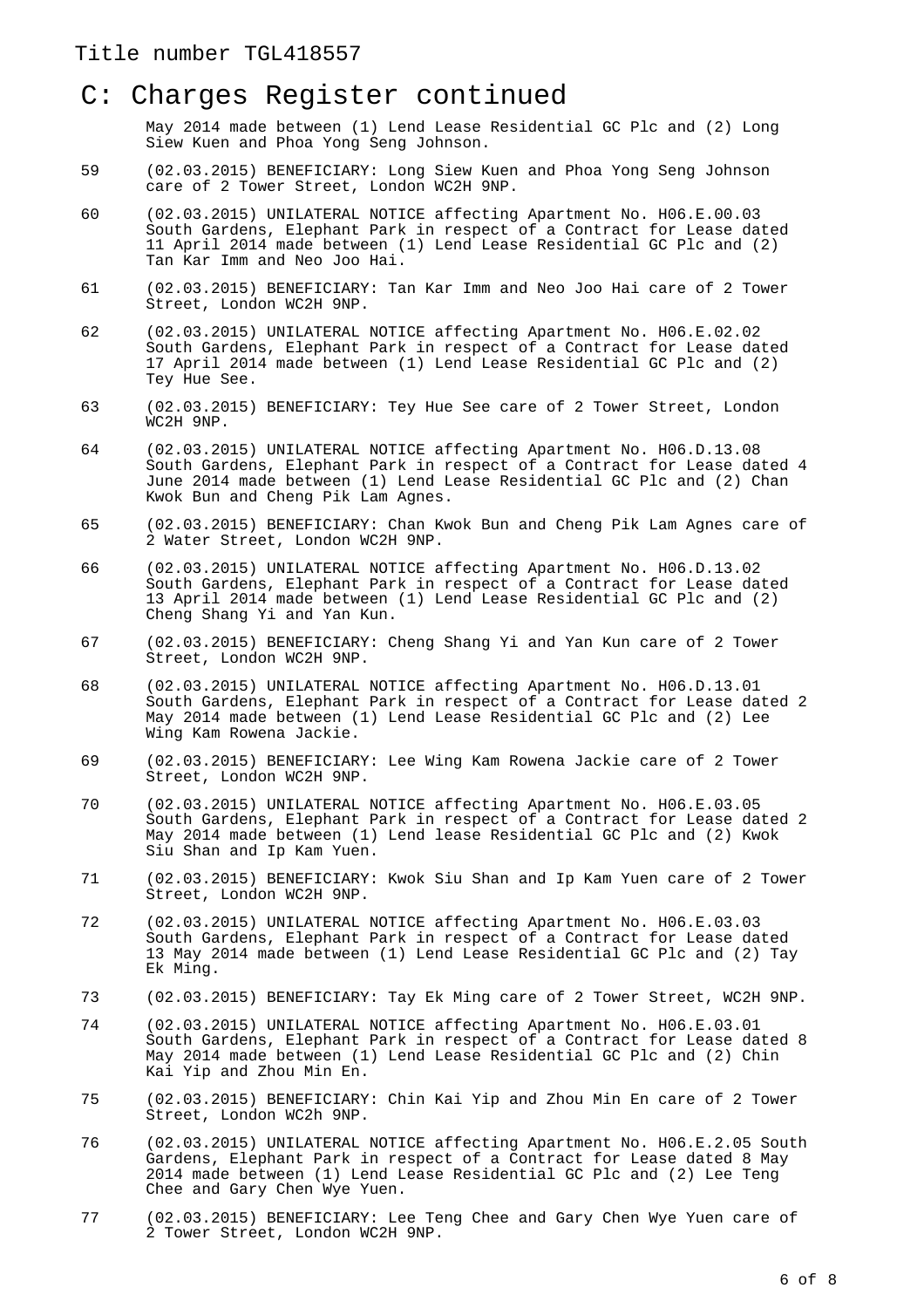- 78 (02.03.2015) UNILATERAL NOTICE affecting Apartment No. H06.E.02.04 South Gardens, Elephant Park in respect of a Contract for Lease dated 17 April 2014 made between (1) Lend Lease Residential GC Plc and (2) Wendy Danubrata and Yap Siong Yew.
- 79 (02.03.2015) BENEFICIARY: Wendy Danubrata and Yap Siong Yew care of 2 Tower Street, London WC2H 9NP.
- 80 (02.03.2015) UNILATERAL NOTICE affecting Apartment No. H06.E.02.03 South Gardens, Elephant Park in respect of a Contract for Lease dated 11 April 2014 made between (1) Lend Lease Residential GC Plc and (2) Ahsan Din.
- 81 (02.03.2015) BENEFICIARY: Ahsan Din care of 2 Tower Street, London WC2H 9NP.
- 82 (02.03.2015) UNILATERAL NOTICE affecting Apartment No. H06.D.14.07 South Gardens in respect of a Contract for Lease dated 13 April 2014 amde between (1) Lend Lease Residential GC plc and (2) Tan Ban Gee and Tan Ying Sheng Garreth.
- 83 (02.03.2015) BENEFICIARY: Tan Ban Gee and Tan Ying Sheng Garreth care of 2 Tower Street, London WC2H 9NP.
- 84 (02.03.2015) UNILATERAL NOTICE affecting Apartment No. H06.E.07.01 South Gardens in respect of a Contract for Lease dated 12 May 2014 made between (1) Lend Lease Residental GC plc and (2) Tam Lai Ha Regina, Wan Ying Ngan and Ngan Man Chung.
- 85 (02.03.2015) BENEFICIARY: Tam Lai Ha Regina, Wan Ying Ngan and Ngan Man Chung care of 2 Tower Street, London WC2H 9NP.
- 86 (02.03.2015) UNILATERAL NOTICE affecting Apartment No.H06.E.07.02 South Gardens in respect of a Contract for Lease dated 2 May 2014 made between (1) Lend Lease Residential GC plc and (2) Ma Yen Wai Kelvin.
- 87 (02.03.2015) BENEFICIARY: Ma Yen Wai Kelvin care of 2 Tower Street, London WC2H 9NP.
- 88 (02.03.2015) UNILATERAL NOTICE affecting Apartment No. H06.D.2.08 South Gardens in respect of a Contract for Lease dated 17 April 2014 made between (1) Lend Lease Residential GC plc and (2) Ong Sze Guan and Lee Teng Fong.
- 89 (02.03.2015) BENEFICIARY: Ong Sze Guan and Lee Teng Fong care of 2 Tower Street, London WC2H 9NP.
- 90 (02.03.2015) UNILATERAL NOTICE affecting Apartment No. H06.F.06.01 South Gardens in respect of a Contract for Lease dated 2 May 2014 made between (1) Lend Lease Residential GC plc and (2) Cheung Kam Shing Terry and (2) Hung Siu Ying Elaine.
- 91 (02.03.2015) BENEFICIARY: Cheung Kam Shing Terry and Hung Siu Ying Elaine care of 2 Tower Street, London WC2H 9NP.
- 92 (02.03.2015) UNILATERAL NOTICE affecting Apartment H06.E.07.03 South Gardens in respect of a Contract for Lease dated 2 May 2014 made between (1) Lend Lease Residential GC plc and (2) Chan Chi Keung Edmond.
- 93 (02.03.2015) BENEFICIARY: Chan Chi Keung Edmond care of 2 Tower Street, London WC2H 9NP.
- 94 (02.03.2015) UNILATERAL NOTICE affecting Apartment No. H06.E.07.05 South Gardens in respect of a Contract for Lease dated 2 May 2014 made between (1) Lend Lease Residential GC plc and (2) Lee Chiu Yee and Lau Yin Sheung.
- 95 (02.03.2015) BENEFICIARY: Lee Chiu Yee and Lau Yin Sheung care of 2 Tower Street, London WC2H 9NP.
- 96 (02.03.2015) UNILATERAL NOTICE affecting Apartment No. H06.E.07.04 South Gardens in respect of a Contract for Lease dated 8 May 2014 made between (1) Lend Lease Residential (CG) plc and (2) Li Pak Kwong, Lam Sai Yee, Ho Po Liu and Lok Man Yee.
- 97 (02.03.2015) BENEFICIARY: Li Pak Kwong, Lam Sai Yee, Ho Po Liu and Lok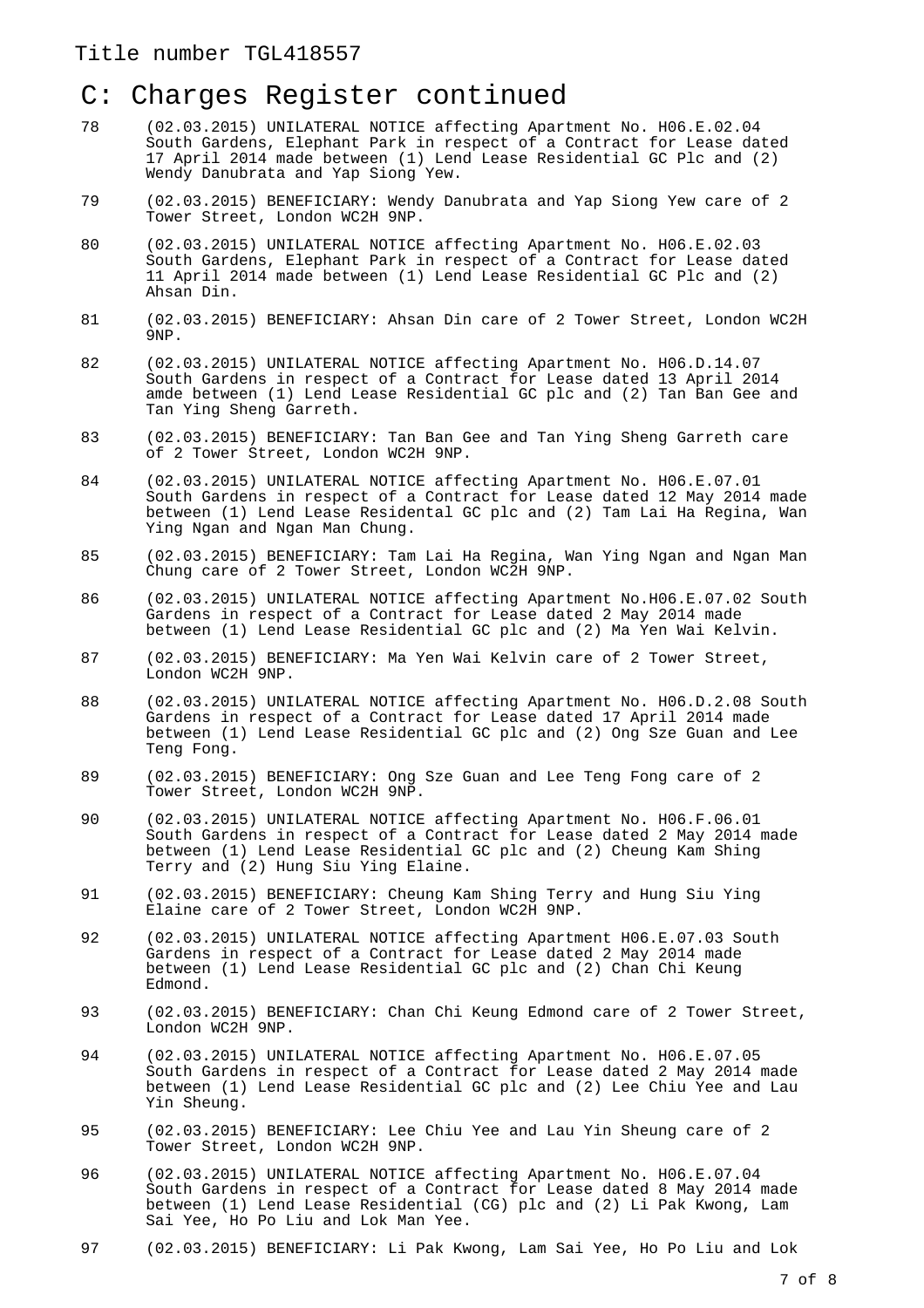Man Yee care of 2 Tower Street, London WC2H 9NP.

- 98 (02.03.2015) UNILATERAL NOTICE affecting Apartment No. H06.F.06.05 South Gardens in respect of a Contract for Lease dated 2 May 2014 made between (1) Lend Lease Residential (CG) plc and (2) Cheuk Siu Bun Alexander and Wong Carolyn Yuk Cheung.
- 99 (02.03.2015) BENEFICIARY: Cheuk Siu Bun Alexander and Wong Carolyn Yuk Cheung care of 2 Tower Street, London WC2H 9NP.
- 100 (02.03.2015) UNILATERAL NOTICE affecting Apartment No. H06.F.06.02 South Gardens in respect of a Contract for Lease dated 2 June 2014 made between (1) Lend Lease Residential (CG) plc and (2) Total Gain International Limited.
- 101 (02.03.2015) BENEFICIARY: Total Gain International Limited care of 2 Tower Street, London WC2H 9NP.
- 102 (02.03.2015) UNILATERAL NOTICE affecting Apartment No. H06.F.05.05 South Gardens in respect of a Contract for Lease dated 2 May 2014 made between (1) Lend Lease Residential (CG) plc and (2) Tam Tak Wai and Law Chun Ha.
- 103 (02.03.2015) BENEFICIARY: Tam Tak Wai and Law Chun Ha care of 2 Tower Street, London WC2H 9NP.
- 104 (02.03.2015) UNILATERAL NOTICE affecting Apartment No. H06.F.05.01 South Gardens in respect of a Contract for Lease dated 2 May 2014 made between (1) Lend Lease Residential (CG) plc and (2) Ng Fung Ha Miranda and Wong Pui Ming.
- 105 (02.03.2015) BENEFICIARY: Ng Fung Ha Miranda and Wong Pui Ming care of 2 Tower Street, London WC2H 9NP.
- 106 (02.03.2015) UNILATERAL NOTICE affecting Apartment No. H06.F.02.04 South Gardens in respect of a Contract for Lease dated 8 May 2014 made between (1) Lend Lease Residential (CG) plc and (2) Ovares Lopez Jerry Gerardo and Oon Ai Li.
- 107 (02.03.2015) BENEFICIARY: Ovares Lopez Jerry Gerardo and Oon Ai Li care of 2 Tower Street, London WC2H 9NP.
- 108 (02.03.2015) UNILATERAL NOTICE affecting Apartment No. H06.F.02.02 South Gardens in respect of a Contract for Lease dated 8 May 2014 made between (1) Lend Lease residential GC plc and (2) Li Kai Bon Norman and Yeung Ching Yan.
- 109 (02.03.2015) BENEFICIARY: Li Kai Bon Norman and Yeung Ching Yan care of 2 Tower street, London WC2H 9NP.
- 110 (30.12.2015) The parts of the land affected thereby are subject to the rights granted by a Lease of a sub-station site edged and numbered 1 in yellow on the title plan dated 16 December 2015 referred to in the schedule of leases hereto.

NOTE: Copy lease filed under TGL438023 .

111 (30.12.2015) The parts of the land affected thereby are subject to the leases set out in the schedule of leases hereto. The leases grant and reserve easements as therein mentioned.

### Schedule of notices of leases

1 30.12.2015 electricity sub-station 16.12.2015 TGL438023 edged and  $\begin{array}{ccc} 99 \text{ years from} \\ 1 \text{ in} \end{array}$ numbered 1 in and including<br>
yellow 16/12/2015 yellow 16/12/2015 NOTE: See entry in the Charges Register relating to the rights granted by this lease.

End of register